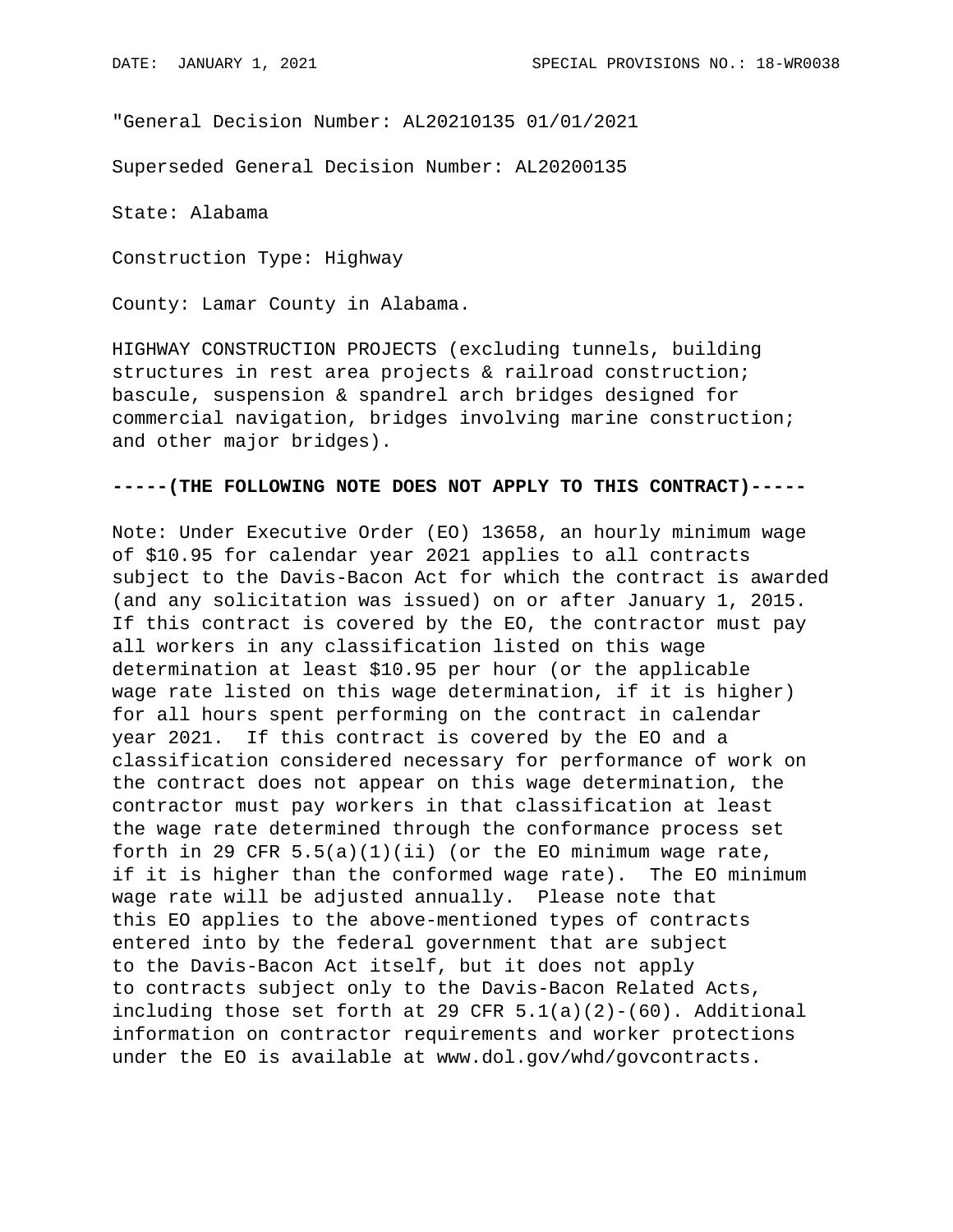| Modification Number | Publication Date |  |
|---------------------|------------------|--|
|                     | 01/01/2021       |  |

SUAL2019-014 11/13/2019

|                                                                      | Rates | Fringes |
|----------------------------------------------------------------------|-------|---------|
| CARPENTER (Form Work Only)\$ 15.25                                   |       | 0.00    |
| CEMENT MASON/CONCRETE FINISHER\$ 15.50                               |       | 0.00    |
| ELECTRICIAN\$ 20.41                                                  |       | 7.49    |
| HIGHWAY/PARKING LOT STRIPING:<br>Operator (Striping Machine)\$ 20.12 |       | 0.00    |
| IRONWORKER, REINFORCING\$ 17.05                                      |       | 0.00    |
| LABORER GRADE CHECKER\$ 15.89                                        |       | 0.00    |
| LABORER: Asphalt, Includes<br>Raker, Shoveler, Spreader and          |       |         |
| Distributor\$ 12.35                                                  |       | 0.00    |
| LABORER: Common or General\$ 11.80                                   |       | 0.00    |
| LABORER: Mason Tender -<br>Cement/Concrete\$ 13.48                   |       | 0.00    |
| LABORER: Erosion Control\$ 12.35                                     |       | 0.00    |
| OPERATOR: Asphalt Spreader\$ 14.31                                   |       | 0.00    |
| OPERATOR:<br>Backhoe/Excavator/Trackhoe\$ 15.97                      |       | 0.00    |
| Broom/Sweeper\$ 12.52<br>OPERATOR:                                   |       | 0.00    |
| Bulldozer\$ 15.64<br>OPERATOR:                                       |       | 0.00    |
| Crane\$ 24.98<br>OPERATOR:                                           |       | 0.00    |
| Distributor\$ 16.10<br>OPERATOR:                                     |       | 0.00    |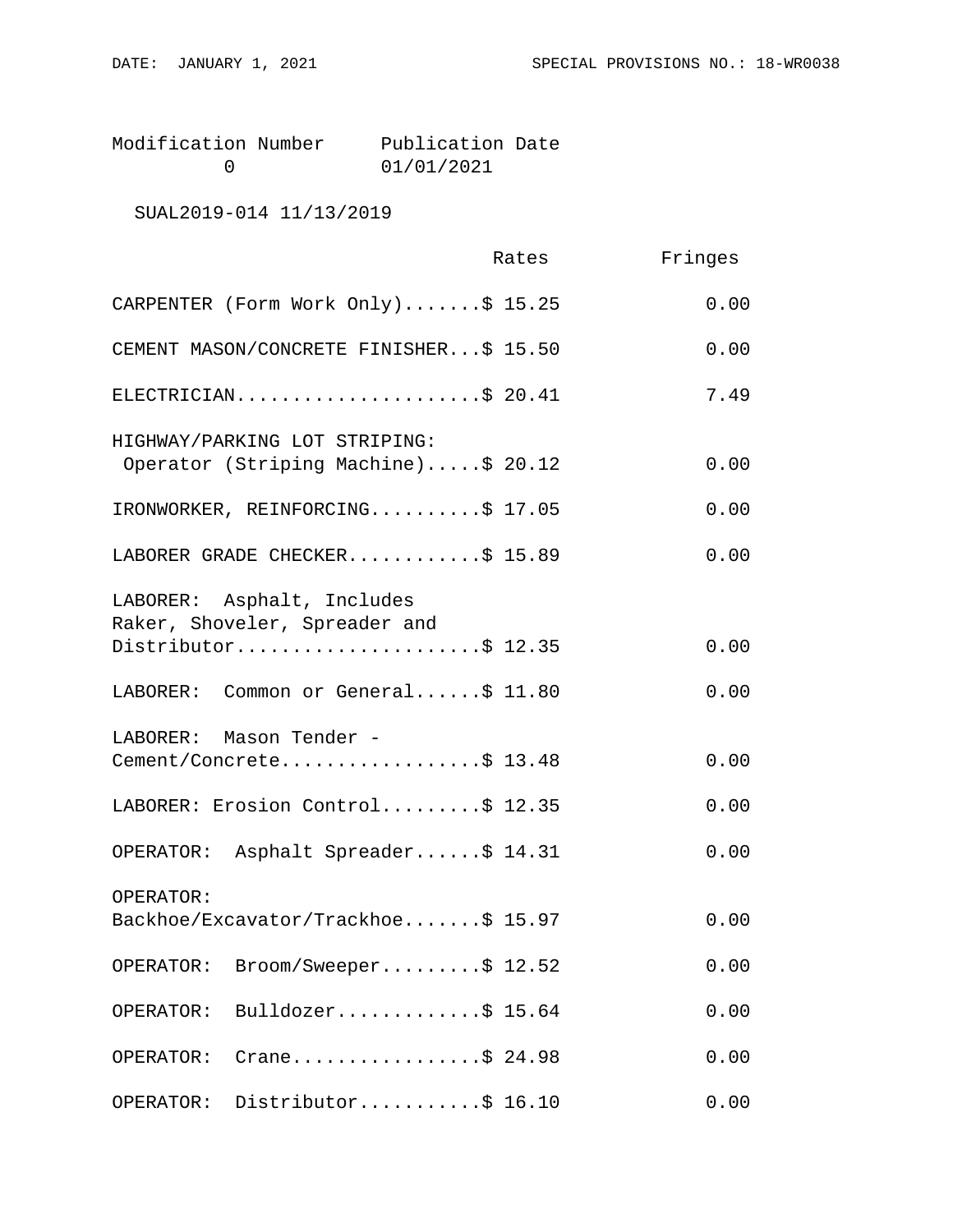| OPERATOR: Grader/Blade                                                                     |                  |  | 0.00 |  |  |
|--------------------------------------------------------------------------------------------|------------------|--|------|--|--|
| OPERATOR: Loader\$ 15.04                                                                   |                  |  | 0.00 |  |  |
| OPERATOR: Mechanic\$ 17.65                                                                 |                  |  | 0.00 |  |  |
| OPERATOR: Milling Machine\$ 12.72                                                          |                  |  | 0.00 |  |  |
| OPERATOR: Paver (Asphalt,<br>Aggregate, and Concrete)\$ 16.39                              |                  |  | 0.00 |  |  |
| OPERATOR: Roller\$ 14.50                                                                   |                  |  | 0.00 |  |  |
| TRAFFIC CONTROL: Flagger\$ 13.24                                                           |                  |  | 0.00 |  |  |
| TRAFFIC CONTROL:<br>Laborer-Cones/<br>Barricades/Barrels -<br>Setter/Mover/Sweeper\$ 12.76 |                  |  |      |  |  |
|                                                                                            |                  |  | 0.00 |  |  |
| TRUCK DRIVER: Dump Truck\$ 12.99                                                           |                  |  | 0.00 |  |  |
| TRUCK DRIVER: Flatbed Truck\$ 15.72                                                        |                  |  | 0.00 |  |  |
| TRUCK DRIVER: Lowboy Truck\$ 15.88                                                         |                  |  | 0.00 |  |  |
| TRUCK DRIVER: Water Truck\$ 12.95                                                          | ---------------- |  | 0.00 |  |  |
|                                                                                            |                  |  |      |  |  |

WELDERS - Receive rate prescribed for craft performing operation to which welding is incidental.

================================================================

Note: Executive Order (EO) 13706, Establishing Paid Sick Leave for Federal Contractors applies to all contracts subject to the Davis-Bacon Act for which the contract is awarded (and any solicitation was issued) on or after January 1, 2017. If this contract is covered by the EO, the contractor must provide employees with 1 hour of paid sick leave for every 30 hours they work, up to 56 hours of paid sick leave each year. Employees must be permitted to use paid sick leave for their own illness, injury or other health-related needs, including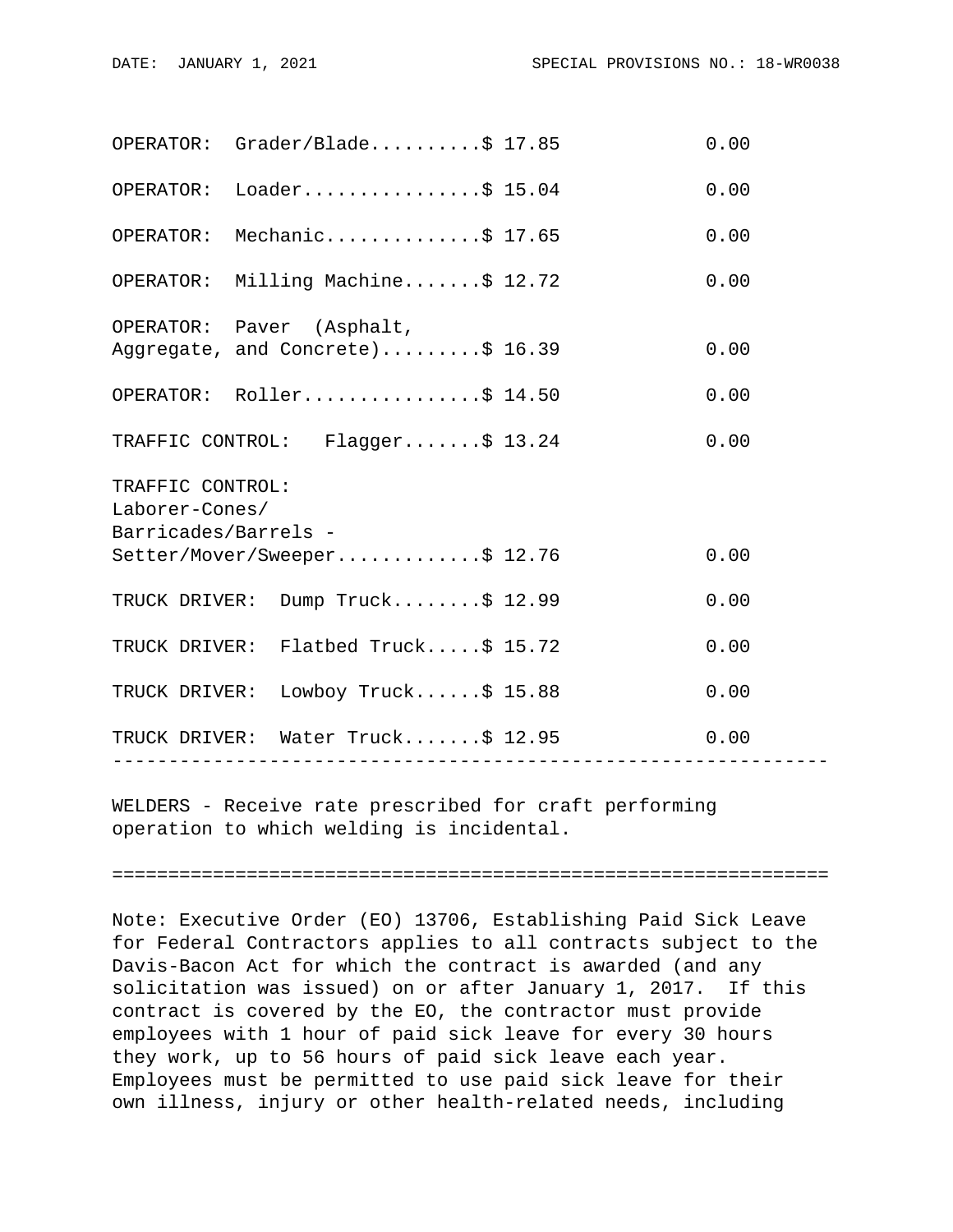preventive care; to assist a family member (or person who is like family to the employee) who is ill, injured, or has other health-related needs, including preventive care; or for reasons resulting from, or to assist a family member (or person who is like family to the employee) who is a victim of, domestic violence, sexual assault, or stalking. Additional information on contractor requirements and worker protections under the EO is available at www.dol.gov/whd/govcontracts.

Unlisted classifications needed for work not included within the scope of the classifications listed may be added after award only as provided in the labor standards contract clauses (29CFR 5.5 (a) (1) (ii)).

----------------------------------------------------------------

The body of each wage determination lists the classification and wage rates that have been found to be prevailing for the cited type(s) of construction in the area covered by the wage determination. The classifications are listed in alphabetical order of ""identifiers"" that indicate whether the particular rate is a union rate (current union negotiated rate for local), a survey rate (weighted average rate) or a union average rate (weighted union average rate).

Union Rate Identifiers

A four-letter classification abbreviation identifier enclosed in dotted lines beginning with characters other than ""SU"" or ""UAVG"" denotes that the union classification and rate were prevailing for that classification in the survey. Example: PLUM0198-005 07/01/2014. PLUM is an abbreviation identifier of the union which prevailed in the survey for this classification, which in this example would be Plumbers. 0198 indicates the local union number or district council number where applicable, i.e., Plumbers Local 0198. The next number, 005 in the example, is an internal number used in processing the wage determination. 07/01/2014 is the effective date of the most current negotiated rate, which in this example is July 1, 2014.

Union prevailing wage rates are updated to reflect all rate changes in the collective bargaining agreement (CBA) governing this classification and rate.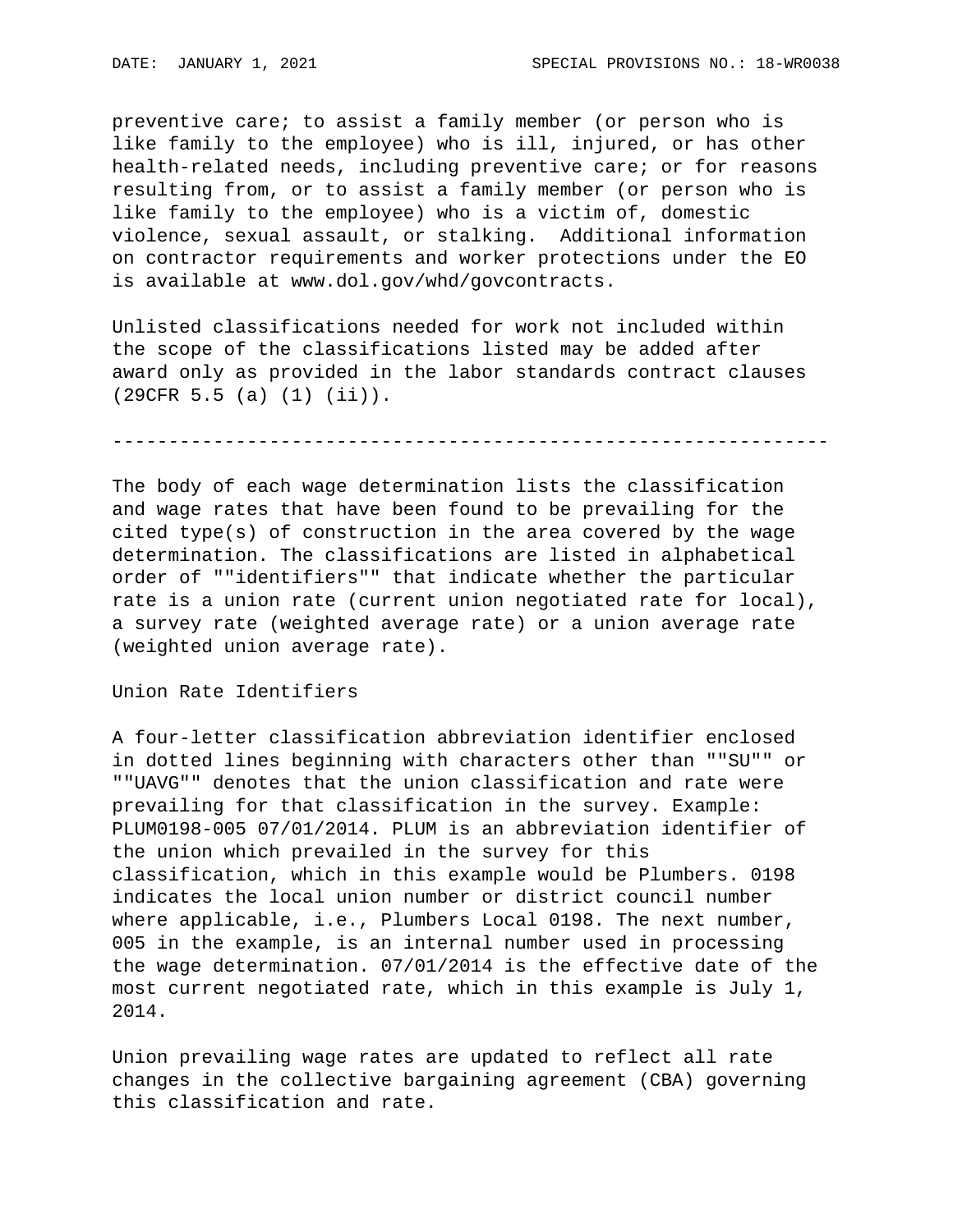Survey Rate Identifiers

Classifications listed under the ""SU"" identifier indicate that no one rate prevailed for this classification in the survey and the published rate is derived by computing a weighted average rate based on all the rates reported in the survey for that classification. As this weighted average rate includes all rates reported in the survey, it may include both union and non-union rates. Example: SULA2012-007 5/13/2014. SU indicates the rates are survey rates based on a weighted average calculation of rates and are not majority rates. LA indicates the State of Louisiana. 2012 is the year of survey on which these classifications and rates are based. The next number, 007 in the example, is an internal number used in producing the wage determination. 5/13/2014 indicates the survey completion date for the classifications and rates under that identifier.

Survey wage rates are not updated and remain in effect until a new survey is conducted.

Union Average Rate Identifiers

Classification(s) listed under the UAVG identifier indicate that no single majority rate prevailed for those classifications; however, 100% of the data reported for the classifications was union data. EXAMPLE: UAVG-OH-0010 08/29/2014. UAVG indicates that the rate is a weighted union average rate. OH indicates the state. The next number, 0010 in the example, is an internal number used in producing the wage determination. 08/29/2014 indicates the survey completion date for the classifications and rates under that identifier.

A UAVG rate will be updated once a year, usually in January of each year, to reflect a weighted average of the current negotiated/CBA rate of the union locals from which the rate is based.

----------------------------------------------------------------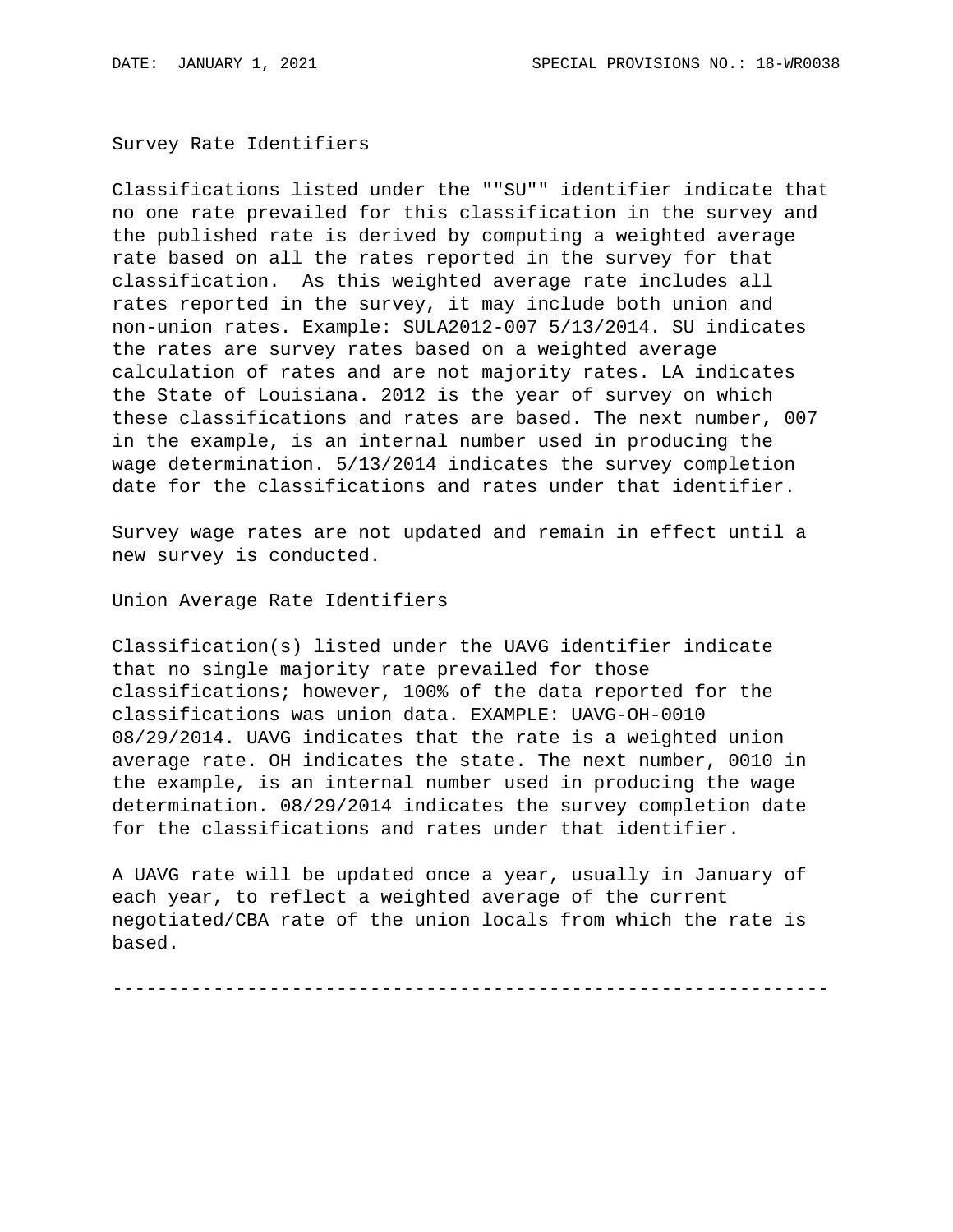## WAGE DETERMINATION APPEALS PROCESS

1.) Has there been an initial decision in the matter? This can be:

- \* an existing published wage determination
- \* a survey underlying a wage determination
- \* a Wage and Hour Division letter setting forth a position on a wage determination matter
- \* a conformance (additional classification and rate) ruling

On survey related matters, initial contact, including requests for summaries of surveys, should be with the Wage and Hour Regional Office for the area in which the survey was conducted because those Regional Offices have responsibility for the Davis-Bacon survey program. If the response from this initial contact is not satisfactory, then the process described in 2.) and 3.) should be followed.

With regard to any other matter not yet ripe for the formal process described here, initial contact should be with the Branch of Construction Wage Determinations. Write to:

> Branch of Construction Wage Determinations Wage and Hour Division U.S. Department of Labor 200 Constitution Avenue, N.W. Washington, DC 20210

2.) If the answer to the question in 1.) is yes, then an interested party (those affected by the action) can request review and reconsideration from the Wage and Hour Administrator (See 29 CFR Part 1.8 and 29 CFR Part 7). Write to:

> Wage and Hour Administrator U.S. Department of Labor 200 Constitution Avenue, N.W. Washington, DC 20210

The request should be accompanied by a full statement of the interested party's position and by any information (wage payment data, project description, area practice material, etc.) that the requestor considers relevant to the issue.